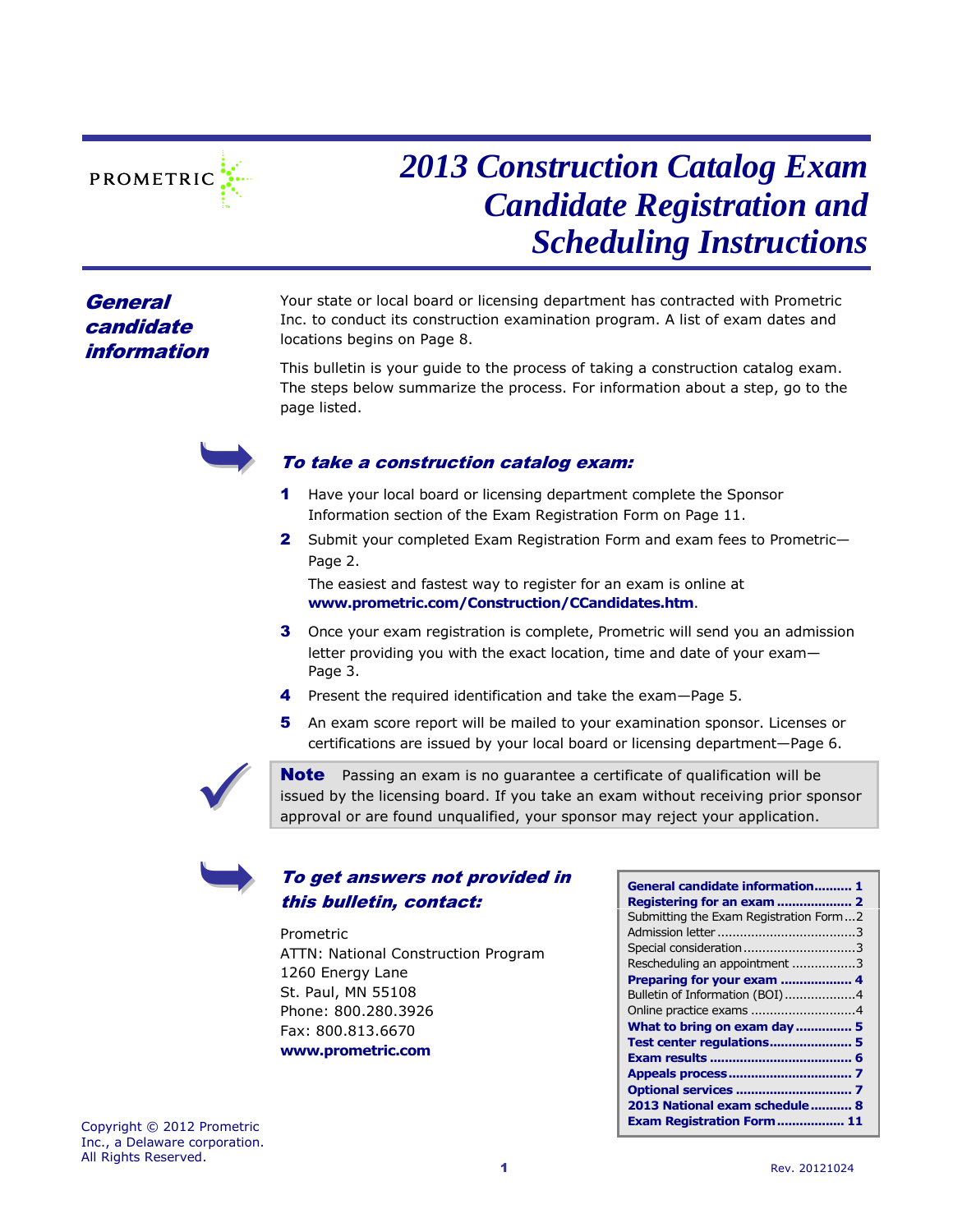| <b>Registering for</b><br>an exam | Once your local board or licensing department completes the Sponsor<br>Information section of the Exam Registration Form on Page 11, you should:                                                                                                                                                                                                                                              |  |  |  |  |  |
|-----------------------------------|-----------------------------------------------------------------------------------------------------------------------------------------------------------------------------------------------------------------------------------------------------------------------------------------------------------------------------------------------------------------------------------------------|--|--|--|--|--|
|                                   | 1<br>Complete the rest of the Exam Registration Form.                                                                                                                                                                                                                                                                                                                                         |  |  |  |  |  |
|                                   | You are required to provide your Social Security number as this will become<br>your applicant number. Your registration will not be processed without your<br>Social Security number. Prometric will treat your Social Security number as<br>confidential. It will be used only as an identification number in maintaining<br>your record and reporting your score to your sponsoring entity. |  |  |  |  |  |
|                                   | Submit the Exam Registration Form and the appropriate fees to Prometric<br>$\mathbf{2}$<br>using one of the methods below.                                                                                                                                                                                                                                                                    |  |  |  |  |  |
|                                   | You must test within six months of the "Date Authorized" by your sponsor<br>in the Sponsor Information section of the Exam Registration Form. If you do<br>not test within six months from the date authorized, you will have to return<br>to your sponsor with a new Exam Registration Form and obtain a new<br>authorization date.                                                          |  |  |  |  |  |
|                                   | <b>Submitting the Exam Registration Form</b>                                                                                                                                                                                                                                                                                                                                                  |  |  |  |  |  |
|                                   | You are encouraged to submit your Exam Registration Form and exam fees at<br>one time using the Prometric Internet registration system. If you prefer, you<br>can register by fax or by mail, but be aware that processing by paper will take<br>longer than the online registration system.                                                                                                  |  |  |  |  |  |
|                                   | To register online                                                                                                                                                                                                                                                                                                                                                                            |  |  |  |  |  |
|                                   | 1 Go to www.prometric.com/Construction.                                                                                                                                                                                                                                                                                                                                                       |  |  |  |  |  |
|                                   | 2 Next to the heading Online application now available click on apply now<br>and follow the prompts.                                                                                                                                                                                                                                                                                          |  |  |  |  |  |
|                                   | To register by mail or fax                                                                                                                                                                                                                                                                                                                                                                    |  |  |  |  |  |
|                                   | Mail the completed Exam Registration Form and appropriate fees to Prometric<br>at the address shown on the form. When registering by mail, you may pay the<br>exam fee by including Visa or MasterCard information, cashier's check,<br>certified check or money order. Personal checks, company checks and                                                                                   |  |  |  |  |  |

#### <span id="page-1-0"></span>**cash are not accepted.**

If you are paying by credit card, you may fax your completed Exam Registration Form to Prometric at 800.813.6670. You must include the Visa or MasterCard information and the cardholder's signature on the form.

#### Exam dates and registration cutoff dates

Exams are offered at several locations each month. A list of exam dates and locations begins on Page [8.](#page-7-0) These locations are subject to change. Be sure to check your admission letter for the exact location of your exam site.

Prometric must receive your registration form and fee on or before the cutoff date. No exceptions will be made to this policy. Seating is limited, so register early. If your registration form is received after the deadline, you will be scheduled for the next available date at the selected site.

**Out-of-state testing.** Outside of your state, you can schedule your test at any Prometric location on any date when testing is scheduled. Contact Prometric for more information.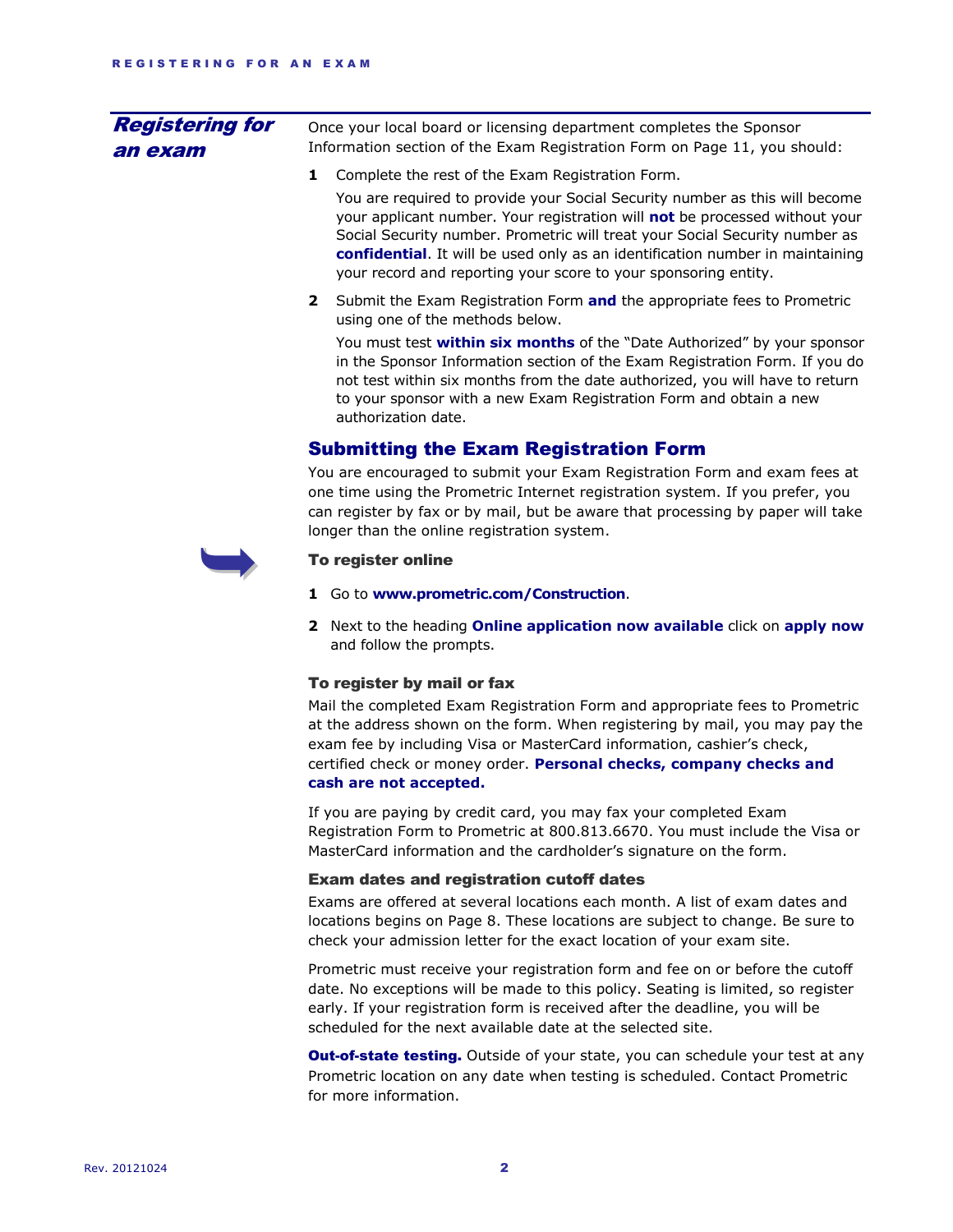# <span id="page-2-0"></span>Admission letter

If your registration form and payment are received by the cutoff deadline, Prometric will send you an admission letter. This letter provides information regarding the specific date, time and location of your exam. You **must** present this letter at the test center or you will not be allowed to test.

The fastest way get your admission letter is to provide your email address when registering. Prometric will then send your admission letter to that email address. If you do not have an email address, your admission letter will be sent by mail, which will take longer to arrive.

If you lose your admission letter or have not received it three days before the exam, call Prometric immediately at 800.280.3926.

Be sure to notify Prometric and your board or licensing department of any change of address.



**Important** Exam fees are nonrefundable and nontransferable. Refunds will not be issued. If you do not appear for your exam on the date and at the time shown on your admission letter, you forfeit all fees.

# Special consideration

ADA accommodation. If you require testing accommodations under the Americans with Disabilities Act (ADA), please call Prometric at 800.280.3926 to obtain an accommodation request form. Reasonable testing accommodations are provided to allow candidates with documented disabilities recognized under the ADA an opportunity to demonstrate their skills and knowledge.

Submit professional documentation of your disability with your form to help us determine the necessary testing arrangements. Thirty days' advance notice is required for all special testing arrangements. There is no additional charge for these accommodations.

**ESL note.** If English is your second language, please note that a language barrier is not considered a disability.

# Rescheduling an appointment

Once your exam has been scheduled, you must take it on the scheduled date or you will forfeit your exam fees. With enough advance notice, though, you may be able to reschedule your exam.

Up to the cutoff date, you can call 800.280.3926 to reschedule if space is available on the new date. The exam can be rescheduled only once. The rescheduling fee is \$25.

If not enough candidates are registered for a scheduled exam, Prometric reserves the right to cancel that exam administration. Candidates will be rescheduled for another exam date without a rescheduling fee.



Note Once the cutoff date has passed, Prometric is unable to reschedule your exam.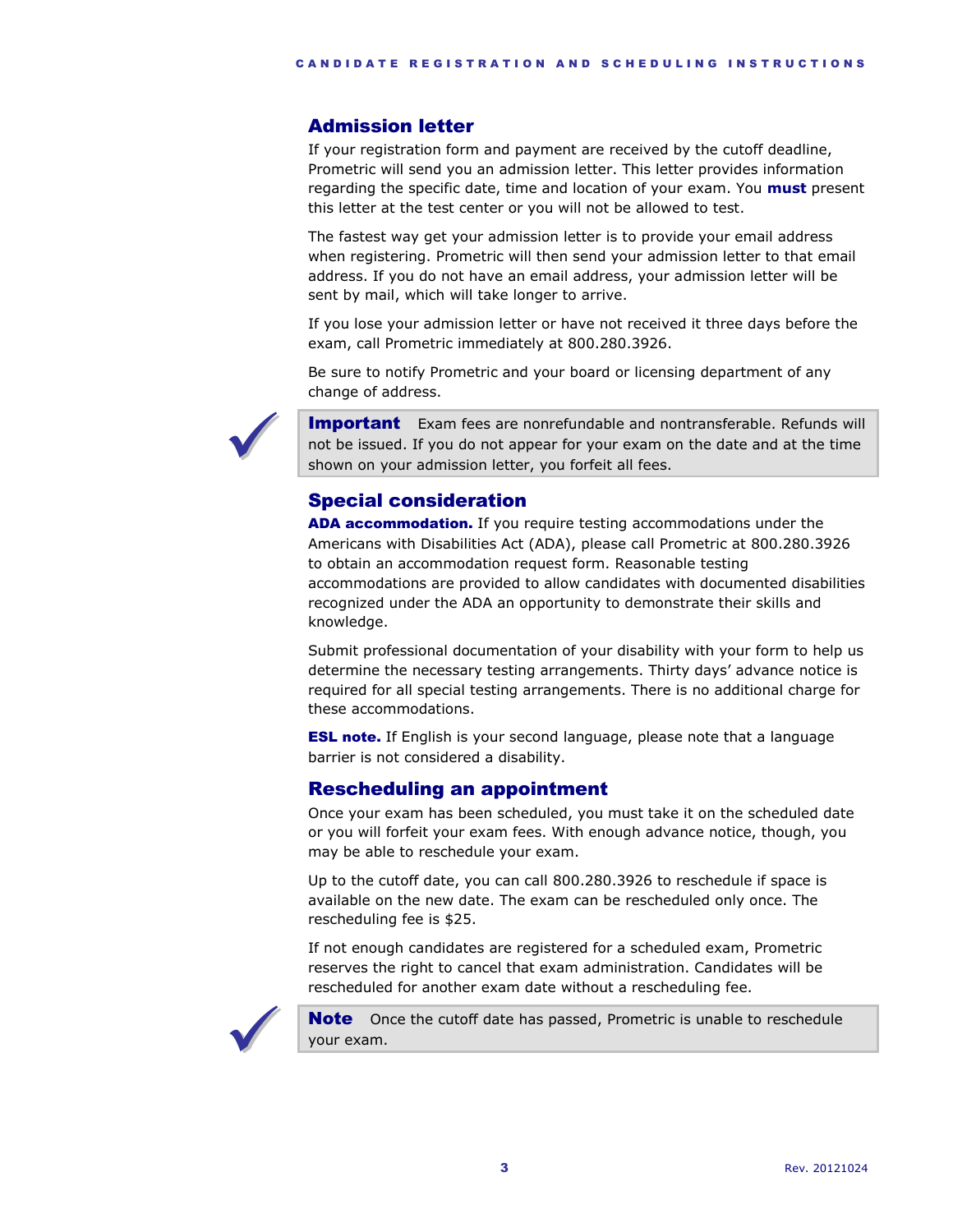#### Emergency closings

Severe weather or an emergency could require canceling scheduled exams. If this occurs, Prometric will attempt to contact you by phone or e-mail; however, you may check for test site closures online at www.prometric.com/sitestatus. If the site is closed, your exam will be rescheduled without a rescheduling fee.

If a test center is open for testing and you choose not to appear for your appointment, you will forfeit your fee. You must then reschedule your exam and pay another full exam fee.

Preparing can help you pass your exam and possibly save time and money needed to take it again. Preparing for your exam

> Exams consist of multiple-choice questions and are electronically scored. There is no penalty for guessing. You should mark an answer for every question.

## Bulletin of Information (BOI)

A Bulletin of Information (BOI) has been prepared for each exam offered. All BOIs are available online at **www.prometric.com/CICO+General.htm**.

Each BOI contains:

- The total number of questions on the exam, the maximum time allowed to take the exam and the percentage needed to pass the exam.
- The scope of the exam.
- A content outline that lists all areas covered in the exam and the approximate number of questions drawn from each area.
- A list of references that were used to develop the exam in accordance with the requirements of local jurisdictions, including those references that may be used during the exam.



**Note** With the exception of Code books, you may use newer editions of references than are listed on the BOI. However, newer editions may or may not contain applicable information to the content on the exam. You assume the risk of using a more current reference than that listed on the BOI. In regards to Code books, **only** the edition of the Code book listed on the BOI will be allowed into the test site.

## Online practice exams

Practice exams are available at **www.prometric.com/Construction/ practice**. Practice exams contain code-based construction questions. They are created using the same question types as the actual exams.

During the practice exam, you will get immediate feedback to correct and incorrect responses as well as overall feedback at the end of the session. You may even print out the final practice exam results to help you with further test preparation.

The fee for each practice exam is \$30 and is payable online at the time you purchase the practice exam.

Practice exams are available in the following trades:

- Business and Law
- General Construction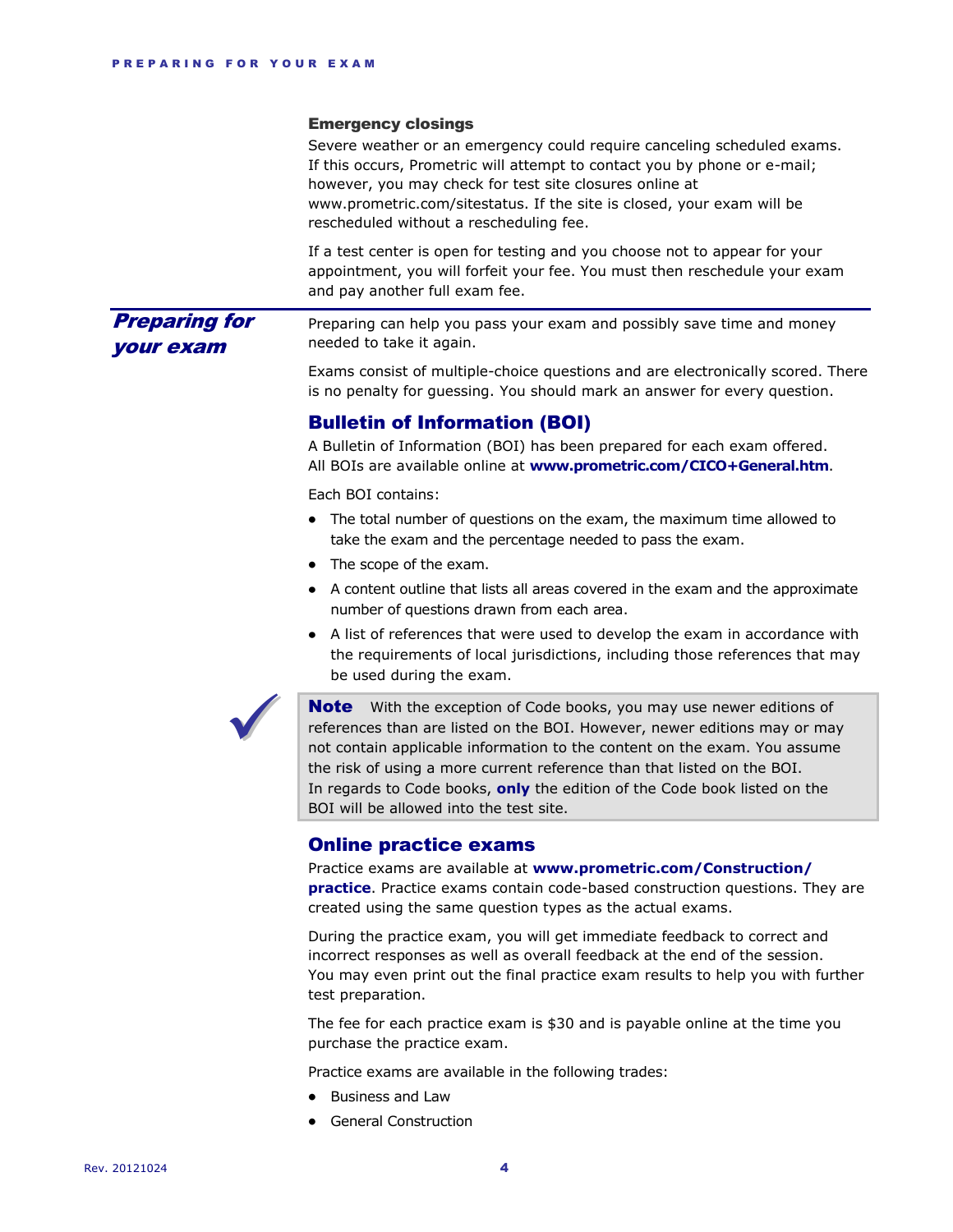<span id="page-4-0"></span>

|                                   | Journeyman Electrical<br>Journeyman Plumbing<br>Journeyman Plumbing with Gas<br><b>Master Electrical</b><br>Master Plumber<br>Master Unlimited Air Conditioning<br><b>Residential Construction</b><br><b>Unlimited Boiler</b>                                                                                                                                                                                                        |
|-----------------------------------|--------------------------------------------------------------------------------------------------------------------------------------------------------------------------------------------------------------------------------------------------------------------------------------------------------------------------------------------------------------------------------------------------------------------------------------|
| What to bring on<br>exam day      | Exams begin promptly at the time shown on the admission letter. Test centers<br>open 30 minutes before testing begins. You should arrive on time to check in.<br>If you arrive late, you will not be allowed to test.                                                                                                                                                                                                                |
|                                   | Bring all the following items with you to your exam appointment:<br>Your admission letter from Prometric.                                                                                                                                                                                                                                                                                                                            |
|                                   | A current, valid, government-issued photo identification card, such as a<br>driver's license or passport.                                                                                                                                                                                                                                                                                                                            |
|                                   | Two sharpened No. 2 pencils with erasers.                                                                                                                                                                                                                                                                                                                                                                                            |
|                                   | Any references approved for use during your exam.                                                                                                                                                                                                                                                                                                                                                                                    |
|                                   | A silent, cordless, nonprinting, nonprogrammable calculator (calculators<br>capable of alphabetic entry <b>cannot</b> be used).                                                                                                                                                                                                                                                                                                      |
|                                   | <b>Important</b> Failure to provide appropriate identification and your admission<br>letter at the time of the exam is considered a missed appointment. If you miss<br>an appointment, you forfeit your fees.                                                                                                                                                                                                                        |
|                                   |                                                                                                                                                                                                                                                                                                                                                                                                                                      |
| <b>Test center</b><br>regulations | To ensure that all candidates are tested under equally favorable conditions,<br>the following regulations and policies will be enforced at each test center.<br>Failure to follow any of these security procedures may result in disqualification<br>of your examination. Prometric reserves the right to audiotape and videotape<br>any exam session and to investigate each incident of misconduct or<br>irregularity.             |
| <b>References</b>                 | Only approved Code books specifically stated as allowed on the Bulletin of<br>Information (BOI) are allowed during the exam. For other allowed references,<br>you may use the edition listed on the BOI or a newer edition at your discretion.                                                                                                                                                                                       |
|                                   | No handwritten or additional notes (letters, words, diagrams, etc.) are allowed<br>in any reference materials. Any reference material that has been written in<br>during the exam will be confiscated. Highlighting and permanent tabbing<br>added before your arrival at the test center are acceptable. Post-it® notes are<br>not considered permanent tabbing and are not allowed. Sharing reference<br>materials is not allowed. |
|                                   | No other reference materials, papers or study materials are allowed at the<br>test center. If you are found with these or any other aids, you will not be<br>allowed to continue the exam and your answers will not be scored.                                                                                                                                                                                                       |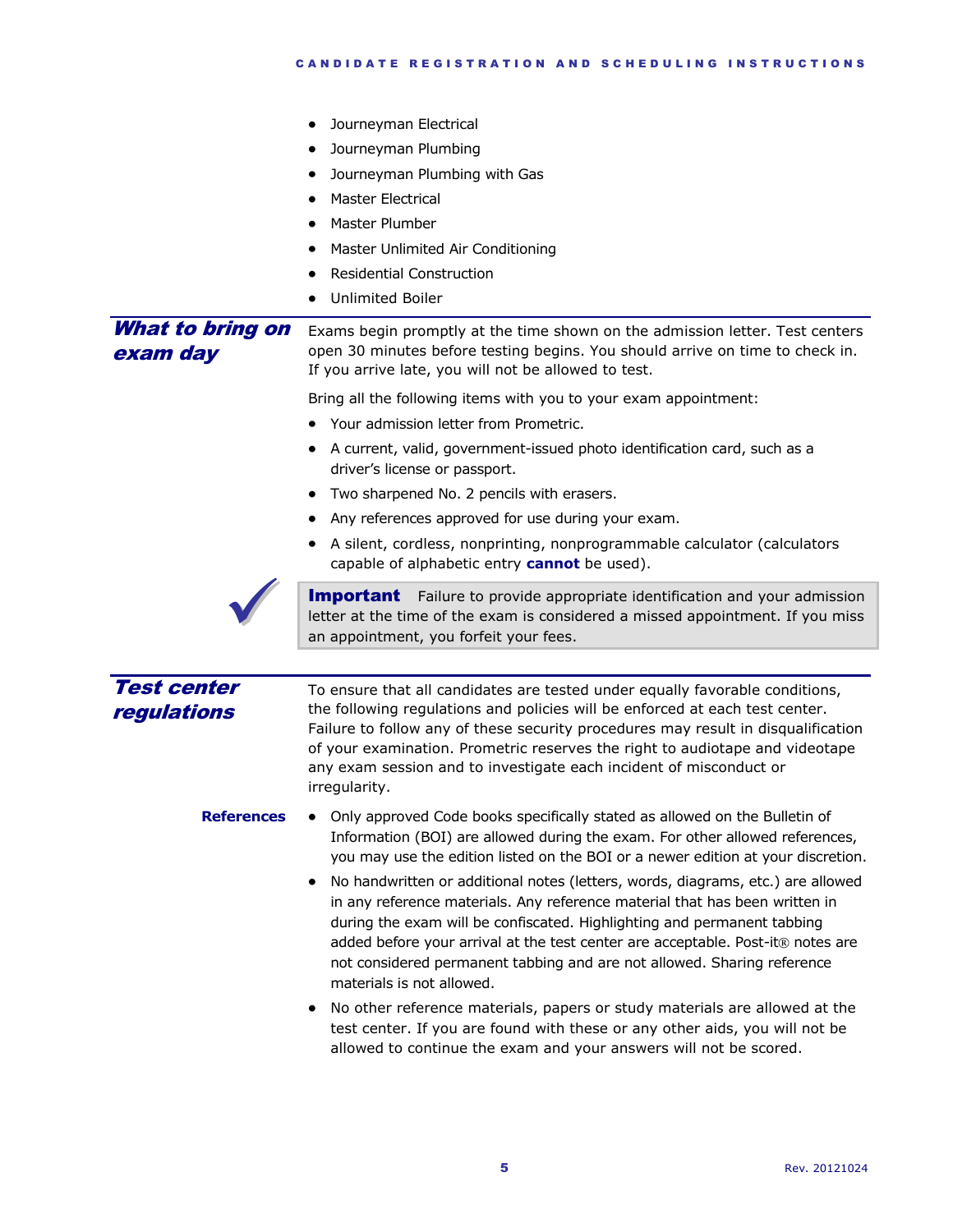<span id="page-5-0"></span>

| <b>Calculators</b>                          | You may bring a silent, handheld, solar or battery-operated,<br>nonprogrammable calculator (without paper tape-printing capabilities or<br>alphabetic keypads). If you are unsure whether your calculator is<br>appropriate, bring an additional simple six-function calculator.                                                                                             |
|---------------------------------------------|------------------------------------------------------------------------------------------------------------------------------------------------------------------------------------------------------------------------------------------------------------------------------------------------------------------------------------------------------------------------------|
| <b>Personal items</b>                       | • You must not bring any personal/unauthorized items into the test center.<br>Such items include but are not limited to: cell phones, PDAs, pagers,<br>cameras, recording devices, photographic equipment, watches, outerwear,<br>hats, food, drinks, purses, briefcases, backpacks, and notebooks.                                                                          |
| <b>Breaks</b>                               | If you leave the testing room while an exam is in progress, you must sign<br>$\bullet$<br>out/in on the roster and you will lose exam time.                                                                                                                                                                                                                                  |
|                                             | You are not allowed to use any electronic devices or phones during breaks.                                                                                                                                                                                                                                                                                                   |
| <b>Visitors</b>                             | No guests, visitors or family members are allowed in the testing area.                                                                                                                                                                                                                                                                                                       |
| <b>Misconduct or</b><br>disruptive behavior | Candidates who engage in any kind of misconduct or disruptive or offensive<br>$\bullet$<br>behavior may be dismissed from the examination. Examples are: giving or<br>receiving help, taking part in an act of impersonation, removing test<br>materials or notes from the testing room, using rude or offensive language<br>and behavior that delays or interrupts testing. |
| <b>Weapons</b>                              | Weapons are not allowed at the test center.                                                                                                                                                                                                                                                                                                                                  |
|                                             | <b>Important</b> Every time you enter the test room, you will be asked to turn<br>your pockets inside out to confirm that you have no prohibited items. The test<br>center administrator will collect any materials that violate the rules.                                                                                                                                  |
|                                             |                                                                                                                                                                                                                                                                                                                                                                              |
|                                             | <b>Copyrighted questions.</b> All test questions are the property of Prometric Inc.<br>and are protected by copyright. Federal law provides severe civil and criminal<br>penalties for the unauthorized reproduction, distribution, or exhibition of<br>copyrighted materials.                                                                                               |
|                                             | If questions arise. Test center administrators are not allowed to answer any<br>questions pertaining to the exam content. If you do not understand a question<br>on the examination, you should answer the question to the best of your ability.                                                                                                                             |
| <b>Exam results</b>                         | A score report will be mailed to your exam sponsor approximately 10 business<br>days after your exam date. To ensure confidentiality, scores will not be<br>disclosed over the phone or faxed.                                                                                                                                                                               |
|                                             | Passing score. Scores are based on the number of questions answered<br>correctly. You will not be given credit for any question answered incorrectly,<br>marked with more than one answer or left blank. There is no penalty for<br>guessing, so be sure to mark an answer for each question.                                                                                |
|                                             | Once you pass your exam, contact your local board or licensing department for<br>more information about obtaining your license or certification. If you take an<br>exam without first receiving approval from your sponsor, your sponsor may<br>reject your application, even if you have passed the exam.                                                                   |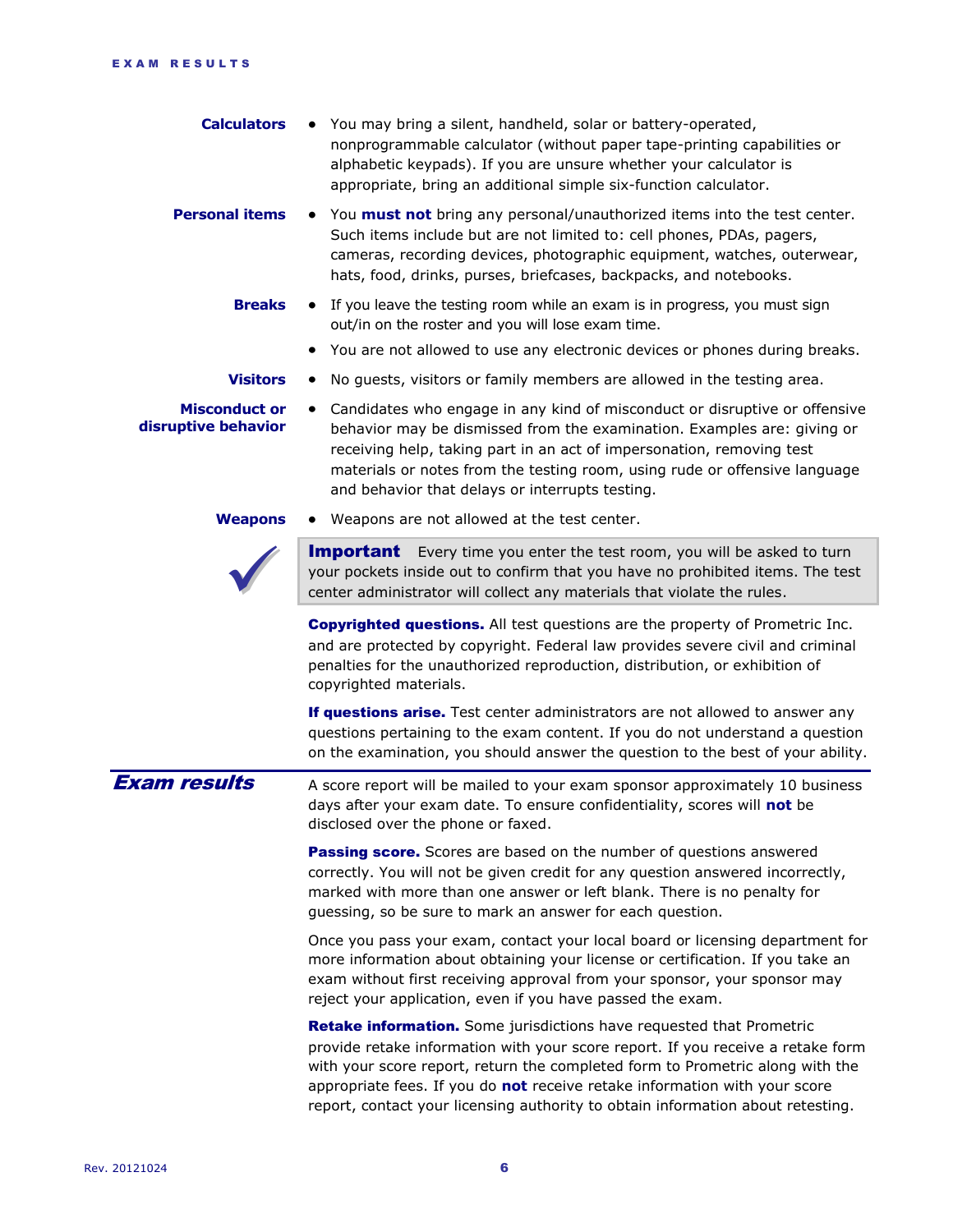| <b>Appeals process</b>      | Our goal is to provide a quality exam and a pleasant testing experience for<br>every candidate. If you are dissatisfied with either and believe we can correct<br>the problem, we would like to hear from you. We provide an opportunity for<br>general comments at the end of your exam. Your comments will be reviewed<br>by our personnel, but you will not receive a direct response.                                                                                                                                                                                                        |  |  |  |
|-----------------------------|--------------------------------------------------------------------------------------------------------------------------------------------------------------------------------------------------------------------------------------------------------------------------------------------------------------------------------------------------------------------------------------------------------------------------------------------------------------------------------------------------------------------------------------------------------------------------------------------------|--|--|--|
|                             | If you are requesting a response about exam content, registration, scheduling or<br>test administration (testing site procedures, equipment, personnel, etc.), please<br>submit an appeal in writing. Your appeal letter must provide your name and<br>Social Security number, the exam title, the date you tested and the details of<br>your concern, including all relevant facts. Be sure to include your signature and<br>return address. Mail your appeal letter to:<br>Prometric<br><b>ATTN: Appeals Committee</b><br>1260 Energy Lane<br>St. Paul, MN 55108                               |  |  |  |
|                             | The Appeals Committee will review your concern and send you a written<br>response within 10 business days of receipt. Faxed appeals are not<br>accepted because an original signature is required.                                                                                                                                                                                                                                                                                                                                                                                               |  |  |  |
| <b>Optional</b><br>services | Some jurisdictions allow Prometric to offer optional services for an additional<br>fee. Please check with your examination sponsor about the services described<br>below. Where allowed, candidates may select any or all of these options when<br>completing the registration form.                                                                                                                                                                                                                                                                                                             |  |  |  |
|                             | <b>Expedited scoring</b><br>Prometric offers an expedited scoring service that provides an <i>unofficial</i><br>score within just a few days. To obtain a confidential unofficial score, call<br>Prometric at 877.308.4697 after 5 p.m. (Central time) on the second business<br>day after your exam. This unofficial score will include your raw score and<br>pass/fail status. Please have your Visa or MasterCard information available<br>when calling. Alternatively, you may prepay for this service when submitting<br>your registration form. The fee for this service is \$30 per exam. |  |  |  |
|                             | <b>Duplicate score report</b><br>This service enables you to obtain duplicate score reports at any time within<br>three years of your examination date. To request a duplicate of your score<br>report, call or write to Prometric or prepay for this service when submitting<br>your registration form. Be sure to indicate the examination code and title of<br>the exam for which you are requesting a duplicate score report. There is a<br>\$30 processing fee per report.                                                                                                                  |  |  |  |
|                             | <b>Certificate of achievement</b><br>Candidates passing their exams deserve recognition for their accomplishment.<br>Prometric has prepared a beautifully designed $8.5" \times 11"$ certificate of<br>achievement. This certificate is suitable for framing and contains your name<br>and the name of the exam you successfully completed in a calligraphy                                                                                                                                                                                                                                      |  |  |  |

typeface. The cost is \$30.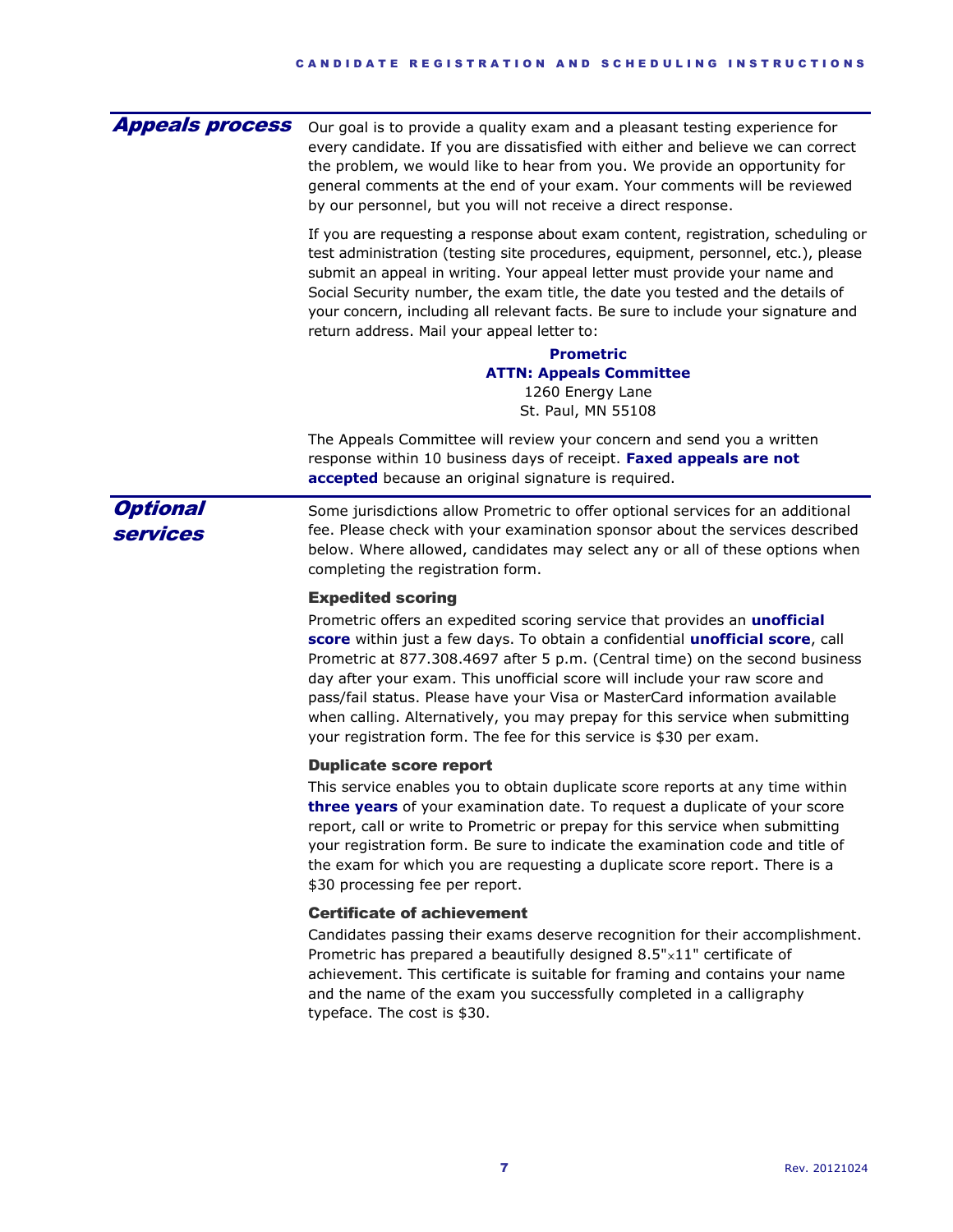#### Hand Score

Exam candidates have the option of having the answer sheet for their examination rescored by hand to be certain that no stray or faint pencil marks, incomplete erasures, multiple responses, or other conditions existed which might have interfered with the computer scoring process. The fee for this service is \$30 per exam.

## Exam Review

Prometric offers exam candidates who did not pass their examination the opportunity for an exam review. During an exam review the candidate is be provided with a copy of the questions they answered incorrectly on their last examination, the possible answer choices and the answer option they selected. Only those references which were allowed for use during the initial examination are permitted for use during the exam review. The length of the exam review is the same as that of the initial examination.

Be advised that the purpose of an exam review is to give candidates who did not pass their examination the chance to see the questions they answered incorrectly. It is not intended to teach the subject material and in order to be fair to all candidates Prometric cannot tell a review candidate why they got an answer wrong, how to calculate a problem to determine the correct answer or tell them which is the correct answer. In short, Prometric cannot provide the candidate with information that would help them derive the correct answer.

Also be advised that the examination may not be retaken on the same day as the exam review.

To schedule an exam review, please complete and submit the Exam Registration Form for National Construction Catalog Exams, making note that you wish to schedule an exam review instead of an examination. The fee for this service is \$90 per exam.

# <span id="page-7-0"></span>2013 National exam schedule

Exams are offered at the following locations each month. These locations and dates are subject to change.

| <b>Dover-Harrington</b> |          | <b>Newark</b>         |          |
|-------------------------|----------|-----------------------|----------|
| Cutoff                  | Exam     | Cutoff                | Exam     |
| 01/17/13                | 02/02/13 | 02/14/13              | 03/02/13 |
| 04/19/13                | 05/04/13 | 05/16/13              | 06/01/13 |
| 07/19/13                | 08/03/13 | 08/22/13              | 09/07/13 |
| 10/18/13                | 11/02/13 | $\overline{11}/20/13$ | 12/07/13 |

| Indiana exam dates | <b>Columbus</b> |          | Ft. Wayne |          | <b>Indianapolis</b> |          |
|--------------------|-----------------|----------|-----------|----------|---------------------|----------|
|                    | Cutoff          | Exam     | Cutoff    | Exam     | Cutoff              | Exam     |
|                    | 02/22/13        | 03/09/13 | 12/27/12  | 01/12/13 | 01/25/13            | 02/09/13 |
|                    | 05/23/13        | 06/08/13 | 03/29/13  | 04/13/13 | 03/29/13            | 04/13/13 |
|                    | 08/29/13        | 09/14/13 | 06/26/13  | 07/14/13 | 05/31/13            | 06/15/13 |
|                    | 11/20/13        | 12/07/13 | 09/27/13  | 10/12/13 | 07/26/13            | 08/10/13 |
|                    |                 |          |           |          | 09/27/13            | 10/12/13 |
|                    |                 |          |           |          | 11/20/13            | 12/07/13 |

# **Delaware exam dates**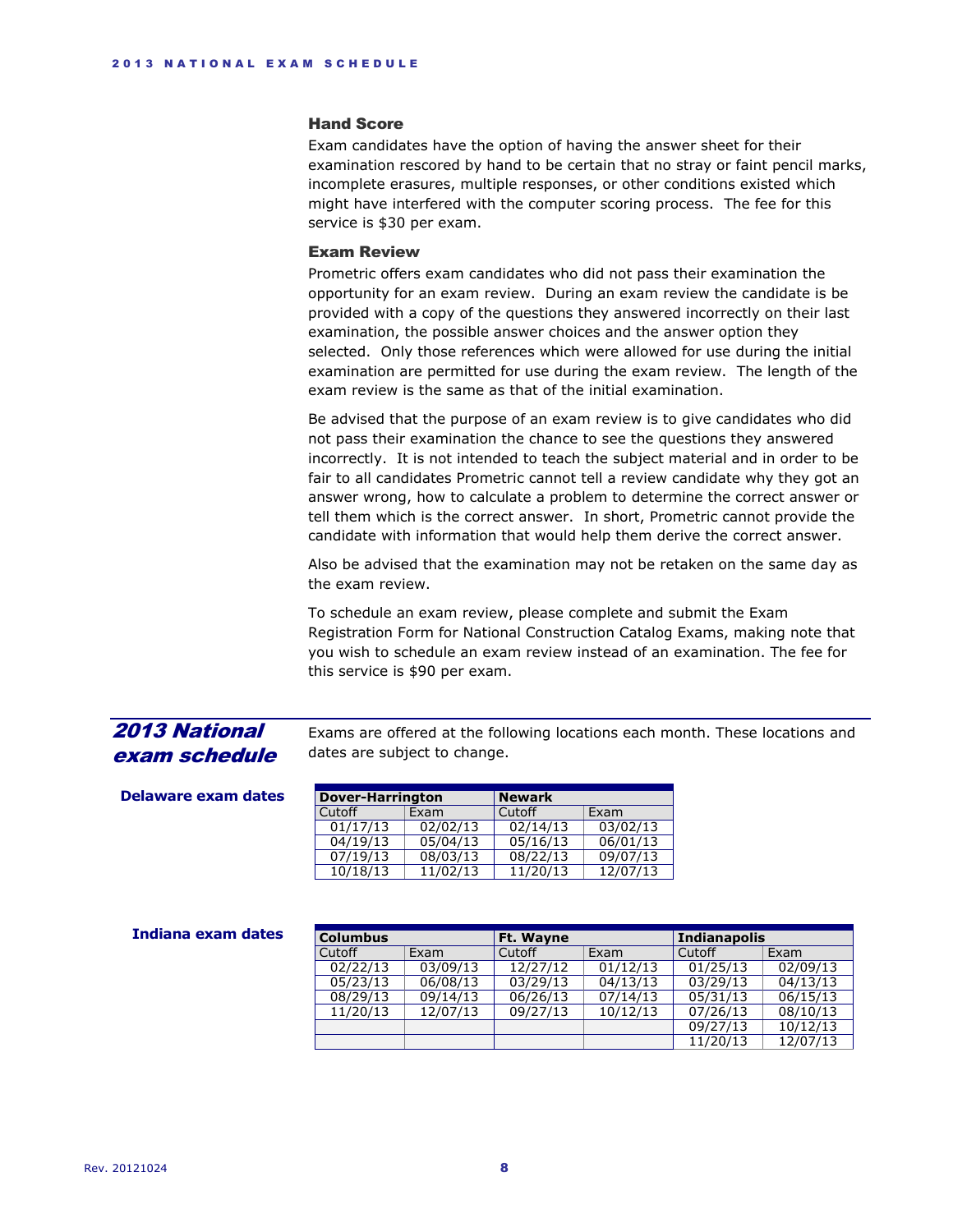## **Iowa exam dates**

| <b>Cedar Rapids</b> |          |  |  |
|---------------------|----------|--|--|
| Cutoff              | Exam     |  |  |
| 02/07/13            | 02/23/13 |  |  |
| 05/03/13            | 05/18/13 |  |  |
| 08/02/13            | 08/17/13 |  |  |
| 11/01/13            | 11/16/13 |  |  |

## **Kansas exam dates**

| <b>Hayes</b> |          | <b>Manhattan</b> |          | Wichita  |          |
|--------------|----------|------------------|----------|----------|----------|
| Cutoff       | Exam     | Cutoff           | Exam     | Cutoff   | Exam     |
| 01/17/13     | 02/02/13 | 01/10/13         | 01/26/13 | 12/27/12 | 01/12/13 |
| 04/19/13     | 05/04/13 | 03/08/13         | 03/23/13 | 01/25/13 | 02/09/13 |
| 08/02/13     | 08/17/13 | 05/03/13         | 05/18/13 | 02/22/13 | 03/09/13 |
| 10/18/13     | 11/02/13 | 07/12/13         | 07/27/13 | 03/29/13 | 04/13/13 |
|              |          | 09/13/13         | 09/28/13 | 04/26/13 | 05/11/13 |
|              |          | 11/08/13         | 11/23/13 | 05/23/13 | 06/08/13 |
|              |          |                  |          | 06/26/13 | 07/13/13 |
|              |          |                  |          | 07/26/13 | 08/10/13 |
|              |          |                  |          | 08/29/13 | 09/14/13 |
|              |          |                  |          | 09/27/13 | 10/12/13 |
|              |          |                  |          | 10/25/13 | 11/09/13 |
|              |          |                  |          | 11/27/13 | 12/14/13 |

## **Missouri exam dates**

| <b>Cape Girardeau</b> |          | Jefferson City |          | <b>St. Louis</b> |          |
|-----------------------|----------|----------------|----------|------------------|----------|
| Cutoff                | Exam     | Cutoff         | Exam     | Cutoff           | Exam     |
| 03/01/13              | 03/16/13 | 01/10/13       | 01/26/13 | 01/25/13         | 02/09/13 |
| 05/31/13              | 06/15/13 | 04/12/13       | 04/27/13 | 03/29/13         | 04/13/13 |
| 09/06/13              | 09/21/13 | 07/12/13       | 07/27/13 | 05/23/13         | 06/08/13 |
| 11/27/13              | 12/14/13 | 10/11/13       | 10/26/13 | 07/26/13         | 08/10/13 |
|                       |          |                |          | 09/27/13         | 10/12/13 |
|                       |          |                |          | 11/27/13         | 12/14/13 |

| <b>Kansas City</b> |          | <b>Springfield</b> |          |
|--------------------|----------|--------------------|----------|
| Cutoff             | Exam     | Cutoff             | Exam     |
| 12/19/12           | 01/05/13 | 01/10/13           | 01/26/13 |
| 01/17/13           | 02/02/13 | 02/07/13           | 02/23/13 |
| 02/14/13           | 03/02/13 | 03/08/13           | 03/23/13 |
| 03/22/13           | 04/06/13 | 04/05/13           | 04/20/13 |
| 04/19/13           | 05/04/13 | 05/03/13           | 05/18/13 |
| 05/16/13           | 06/01/13 | 06/07/13           | 06/22/13 |
| 06/26/13           | 07/13/13 | 07/12/13           | 07/27/13 |
| 07/19/13           | 08/03/13 | 08/19/13           | 08/24/13 |
| 08/22/13           | 09/07/13 | 09/13/13           | 09/28/13 |
| 09/20/13           | 10/05/13 | 10/11/13           | 10/26/13 |
| 10/18/13           | 11/02/13 | 11/08/13           | 11/23/13 |
| 11/20/13           | 12/07/13 | 12/06/13           | 12/21/13 |

#### **Nebraska exam dates**

| Omaha    |          |
|----------|----------|
| Cutoff   | Exam     |
| 01/10/13 | 01/26/13 |
| 03/01/13 | 03/16/13 |
| 05/03/13 | 05/18/13 |
| 07/03/13 | 07/20/13 |
| 09/06/13 | 09/21/13 |
| 11/01/13 | 11/16/13 |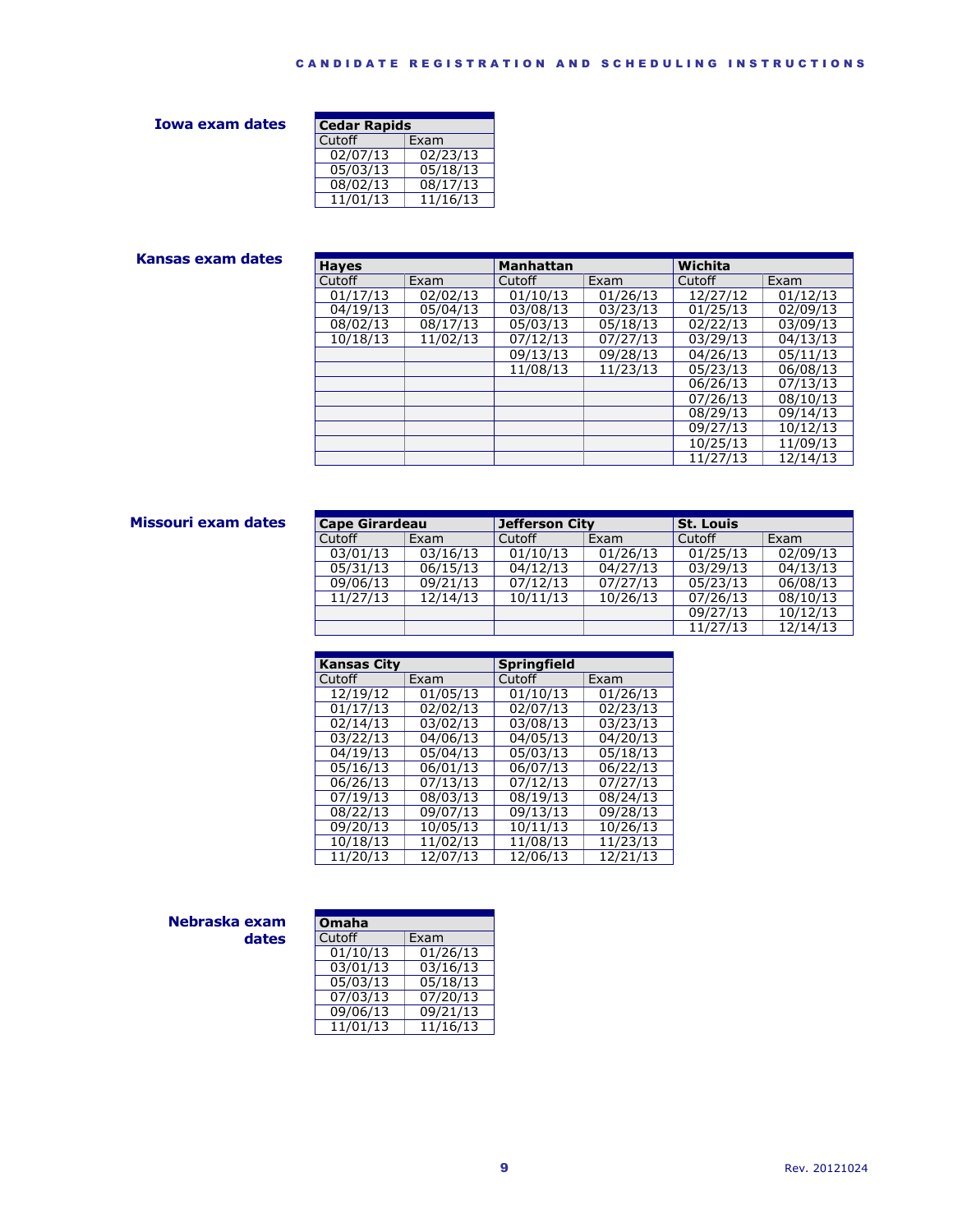**New York exam dates**

| <b>White Plains</b> |          |  |
|---------------------|----------|--|
| Cutoff              | Exam     |  |
| 12/27/12            | 01/12/13 |  |
| 03/01/13            | 03/16/13 |  |
| 04/26/13            | 05/11/13 |  |
| 06/26/13            | 07/13/13 |  |
| 08/29/13            | 09/14/13 |  |
| 10/25/13            | 11/09/13 |  |

## **South Carolina exam dates**

| <b>Charleston</b> |          | <b>Columbia</b> |          | Greenville |          |
|-------------------|----------|-----------------|----------|------------|----------|
|                   |          |                 |          |            |          |
| Cutoff            | Exam     | Cutoff          | Exam     | Cutoff     | Exam     |
| 02/14/13          | 03/02/13 | 12/19/12        | 01/05/13 | 01/17/13   | 02/02/13 |
| 05/16/13          | 06/01/13 | 03/22/13        | 04/06/13 | 04/19/13   | 05/04/13 |
| 08/22/13          | 09/07/13 | 06/26/13        | 07/13/13 | 07/19/13   | 08/03/13 |
| 11/20/13          | 12/07/13 | 09/20/13        | 10/05/13 | 10/18/13   | 11/02/13 |

| Tennessee exam |       |
|----------------|-------|
|                | dates |

| <b>Knoxville</b> |          | Memphis  |          | <b>Nashville</b> |          |
|------------------|----------|----------|----------|------------------|----------|
| Cutoff           | Exam     | Cutoff   | Exam     | Cutoff           | Exam     |
| 01/10/13         | 01/26/13 | 03/08/13 | 03/23/13 | 02/07/13         | 02/23/13 |
| 04/12/13         | 04/27/13 | 06/14/13 | 06/29/13 | 05/03/13         | 05/18/13 |
| 07/12/13         | 07/27/13 | 09/13/13 | 09/28/13 | 08/09/13         | 08/24/13 |
| 10/11/13         | 10/26/13 | 11/20/13 | 12/07/13 | 11/08/13         | 11/23/13 |